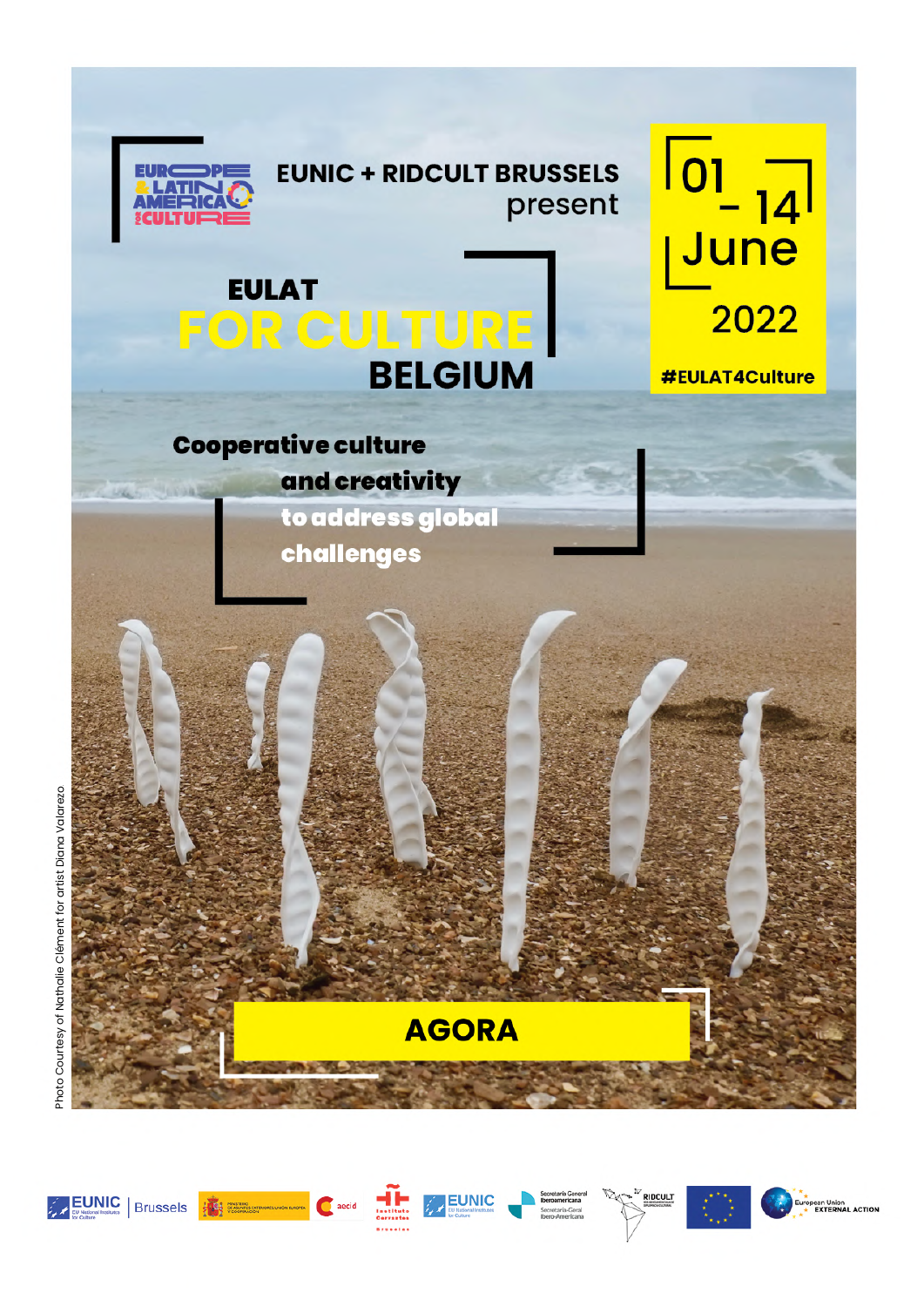# **Europe and Latin America for Culture:** *Cooperative culture and creativity to address global challenges*

**Launch event**

# **#EULAT4Culture AGORA**

# **PROGRAM**

# **Wednesday - 01/06/2022 - 8h30 to 16h00**

# **KVS Royal Flemish Theatre Lakensestraat 146, Brussels (Main entrance)**

*[The session will be conducted mainly in English, unless noted otherwise]*

**08h30 - 09h00: Registration and Ch'alla Ceremony Venue: Main entrance Coffee, networking**  CH'ALLA CEREMONY Aymara ritual by an *amauta.* Organised by the Embassy of Bolivia.

#### ARTISTIC VIDEO INSTALLATION: ͞**Reactivando Videografías**͟ **(TOP)**

*Virtual parcours through the audiovisual works of more than 70 artists from Latin America and Europe, organised by the Red de Centros Culturales de la Cooperación Española. The project is part of the digital cultural programme #ProgramaVENTANA by Spanish Agency for International Development Cooperation - AECID.*

#### **09h00 ʹ 10h00: OPENING**

**Venue: TOP**

09h00 - 09h05: Artistic performance

*Les Sudakas Art Collective is a performance collective created by a group of artists from Latin America and Europe. They come from different backgrounds such as circus, dance, theatre and visual arts.*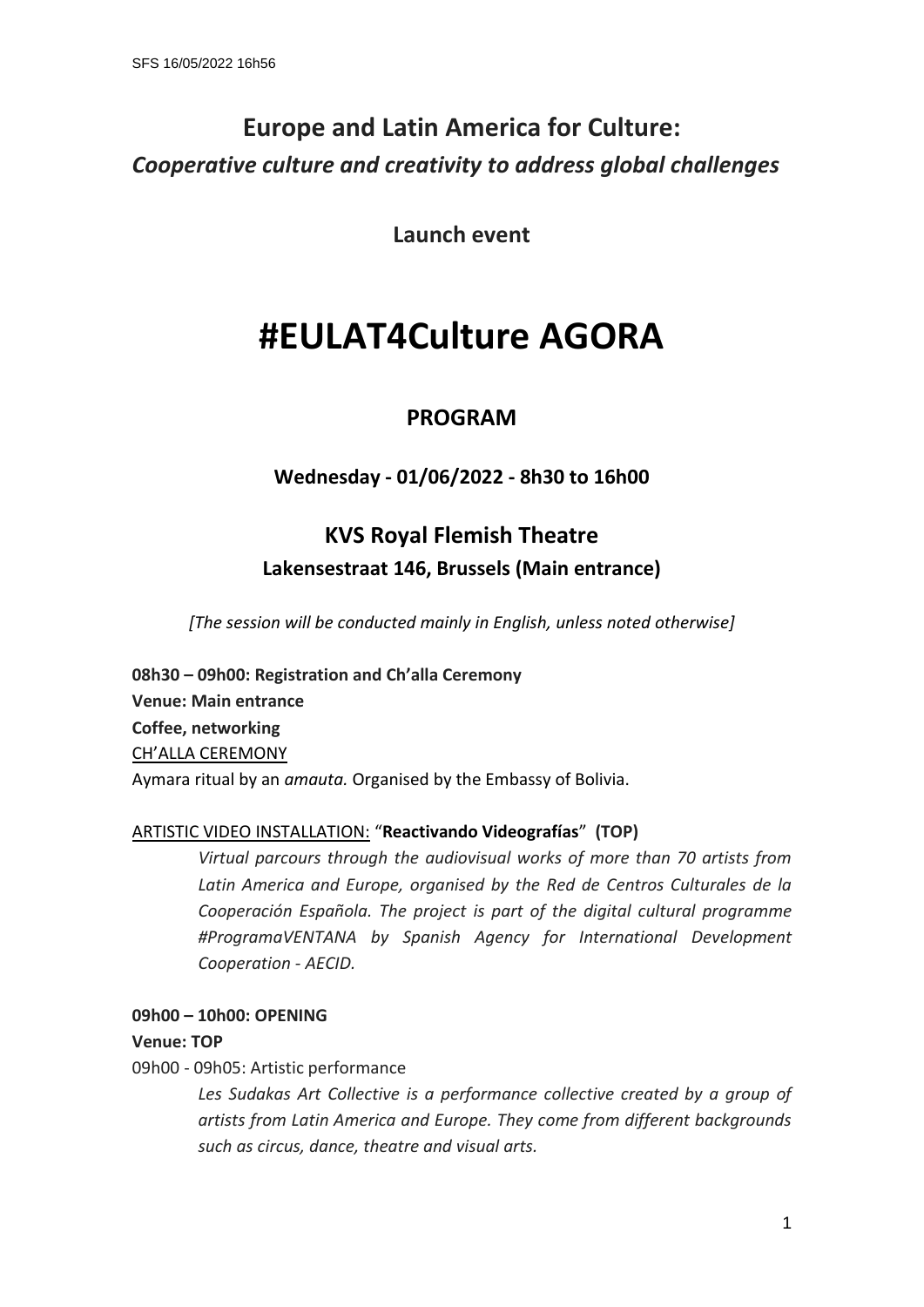09h10 - 09h15: Intro by MC [Neske Beks,](https://www.neske.nu/) artist, founder and director of Storytelling Connecting Healing.

09h15 - 09h22: **Welcome. Guzmán Palacios Fernández**, President of EUNIC, Director for Cultural and Scientific Relations, AECID, Ministry of Foreign Affairs and Cooperation of Spain.

09h22 - 09h30:

- #EULAT4Culture global campaign videos.
- Live presentation of #EULAT4Culture Belgium Cultural Festival (1 to 14 June) by EUNIC Brussels Cluster and partners (*in several languages*):
- **EUNIC Brussels Cluster: Laura Boxberg**, President, Director of the Finnish Cultural Institute for the BENELUX; **Sergi Farré**, First Vice-President and general coordinator, Cultural and Scientific Counsellor, Embassy of Spain in Belgium; Luísa Dutra, Deputy Coordinator, Camões - Instituto da Cooperação e da Língua.
- **RIDCULT- SEGIB Latin American Embassies** in Brussels: **Ivonne Sánchez**, Counsellor, Embajada de la República de Guatemala (TBC); **Eliana Espinosa Silva**, First Secretary, Embajada de la República de Colombia (TBC); **Juan Ignacio Granja Maldonado**, Counsellor, Embajada de la República del Ecuador.
- **Cecilia Kuska**, Co-curator and program coordinator.

## 09h30 - 09h40: **Ambassador Marcos Pinta Gama,** Deputy Ibero-American Secretary-General (*in Portuguese, with English surtitles*)

09h40- 09h50: **Antón Leis García**, Director. Spanish Agency for International Development Cooperation - AECID (*in Spanish, with English surtitles*).

09h50 - 10h00**: Helena König**, Deputy Secretary-General for Economic and Global Issues, European External Action Service.

#### **10h ʹ 12h30: PLENARY PANEL DISCUSSIONS**

#### **Venue: TOP**

The cultural dynamics and the nature of the arts and of the creative industries in international relations are rapidly changing. On the one hand, geopolitical and economic fault lines reverberate in the cultural arena. On the other hand, people-to-people relations and cooperative efforts keep the world connected and foster a growing net of cultural relations. Today, global challenges add to the already challenging green and digital transitions. There is a need to avoid the re-emergence of confronting blocks while preserving the hope to see human rights being universally respected.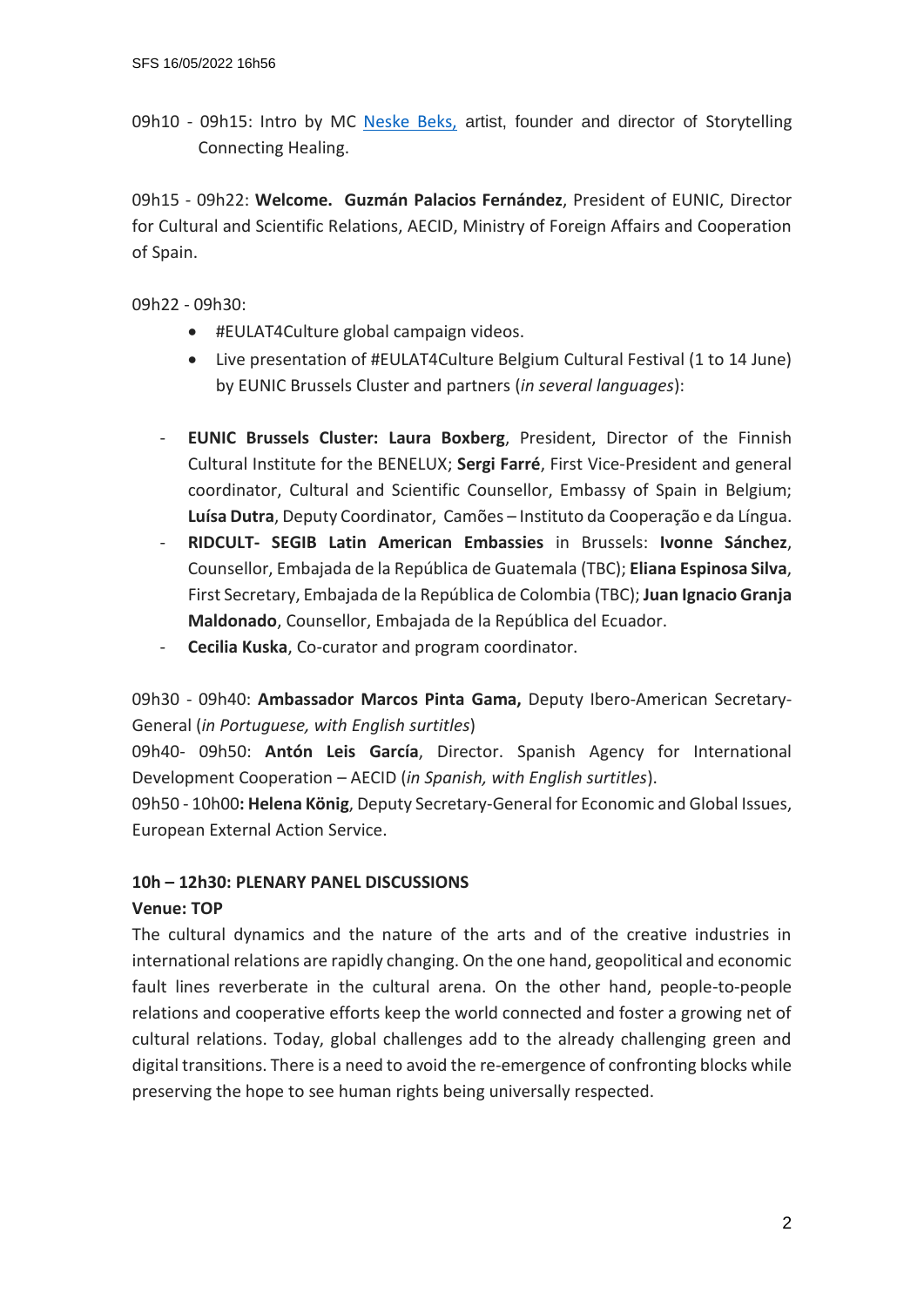### **10h ʹ 11h30: Panel 1**

#### **Venue: TOP**

## *Geopolitics by other means: cooperative culture and creativity to address global challenges*

This panel seeks to initiate a dialogue between policymaking and the cultural sector on the largely untapped potential of cooperative culture and creativity as a powerful positive force in international relations, also in view of the MONDIACULT UNESCO Conference in Mexico in September 2022.

- In what ways can cooperative culture and creativity contribute to advancing and accelerating the 2030 Agenda for Sustainable Development?
- Ɣ How can foreign policymaking and cultural diplomacy benefit from the new cooperative, transnational dynamics of contemporary arts and culture?

Moderator: Paweł Zerka, Policy Fellow, European Power programme, European Council on Foreign Relations (ECFR). Paris, France.

Speakers:

- 1. **Louise Haxthausen.** Director and UNESCO Representative to the EU, UNESCO Liaison Office with the EU, Brussels, Belgium.
- 2. **Adrián Bonilla**, Executive Director, EU-LAC Foundation, Hamburg, Germany.
- 3. **Isabel Gil Gómez**. Founding Partner and CEO of Aura, a creative consultancy working to strengthen creative economies and make arts & culture more accessible within Latin America. Mexico City, Mexico.
- 4. **Guzmán Palacios Fernández** Director for Cultural and Scientific Relations, AECID, Ministry of Foreign Affairs and Cooperation of Spain.
- 5. **Catherine Magnant**, Head of Unit, European Commission, Directorate-General for Education, Youth, Sport and Culture
- 6. **Claudia Gintersdorfer,** Head of Division Americas Regional Affairs, European External Action Service.

#### **11h30 ʹ 12h30 ʹ Panel 2**

#### **Venue: TOP**

## *Towards the cooperative paradigm in international cultural relations: from polarising narratives to transcultural dialogue*

The new cultural dynamics are a reflection of the rapidly shifting global context. Even in spite of diverging political or economic systems and barriers, current cultural trends, and the contemporary arts in particular, are generating transnational, cooperative, bottomup models. This panel will dialogue with the conclusions of the previous session and will discuss the actual practice of some of these models and experiences.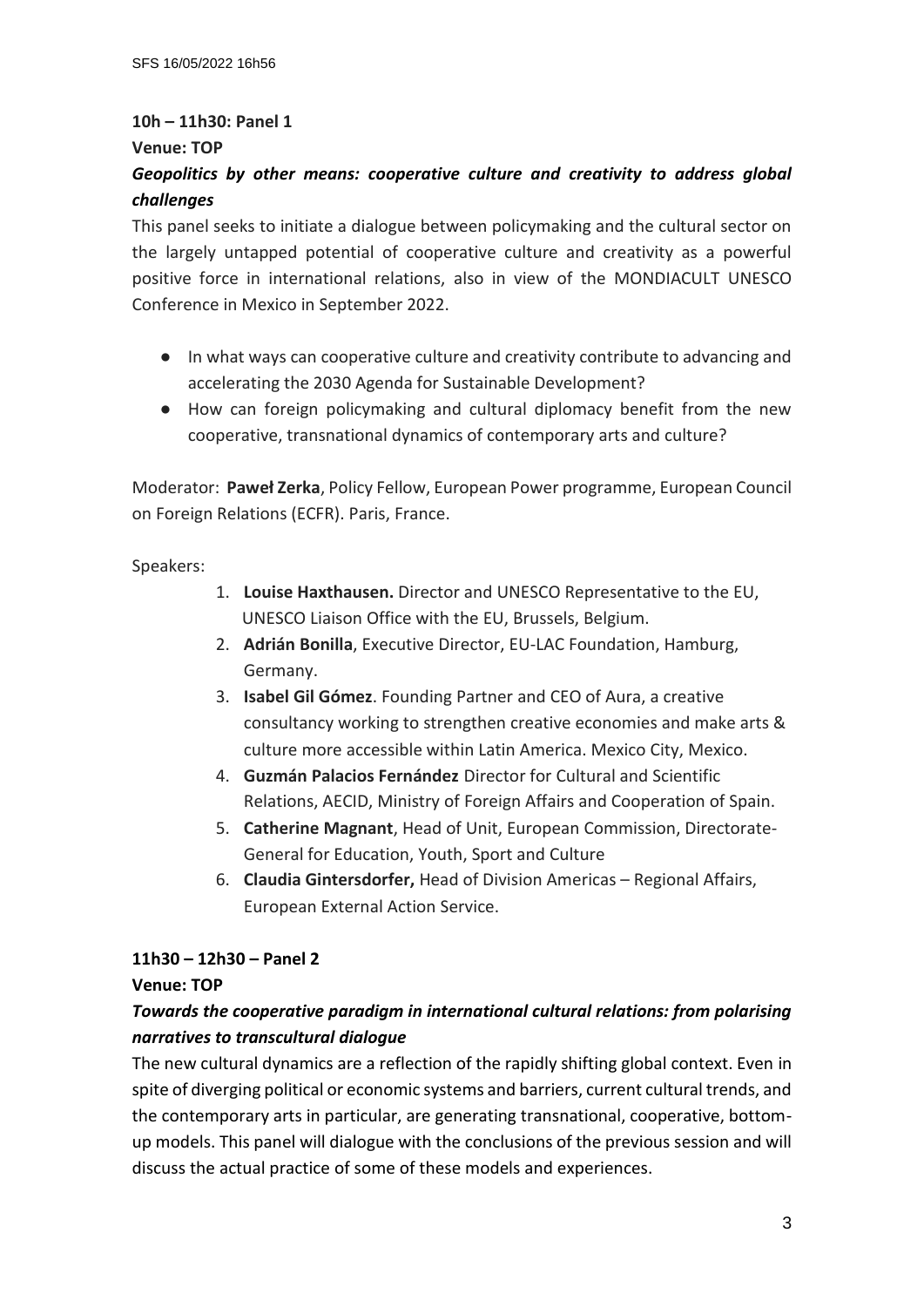- Ɣ What are precisely the conditions and defining elements of the cooperative model? Are they universally applicable?
- Ɣ How can these transcultural, inclusive creative initiatives and networks dialogue with formal cultural diplomacy and foreign policymaking?

Moderator: **Neske Beks**, Artist, director and founder of Storytelling Connecting Healing. Lisbon, Portugal.

Speakers:

- 1. **Gerardo Salinas**. Cultural manager and dramaturg, KVS and PROXIMAMENTE Performing Arts Festival.
- **2. Amanda Piña.** Artist and cultural manager, NADA Productions, Vienna, Austria
- 3. **Geoliane Arab**. International Advisor, French Office for Contemporary Performing Arts Circulation (ONDA), Paris, France.
- 4. **Mônica Barcelos.** Coordinator, Ibermuseos Platform for Ibero-American Museums. Lisbon, Portugal.
- 5. **Robert Kieft,** Project Manager, EUNIC GLOBAL, Brussels, Belgium.

# **12h30 ʹ 13h30 ʹ NETWORKING WALKING LUNCH**

**Venue: FOYER**

#### **13h40 ʹ 16h00 ʹ AFTERNOON SESSION**

*[Coffee available throughout the afternoon session at FOYER]*

**13h40 ʹ 13h50**

#### **Venue: FOYER AND TOP**

*Artistic performance by Les Sudakas Art Collective*

#### **13h50 ʹ 14h00**

**Speakers:**

- **María Marte**, Ibero-American Ambassador for Culture, SEGIB, Santo Domingo, Dominican Republic.
- **Andrew Manning,** Managing Director, EUNIC GLOBAL, Brussels.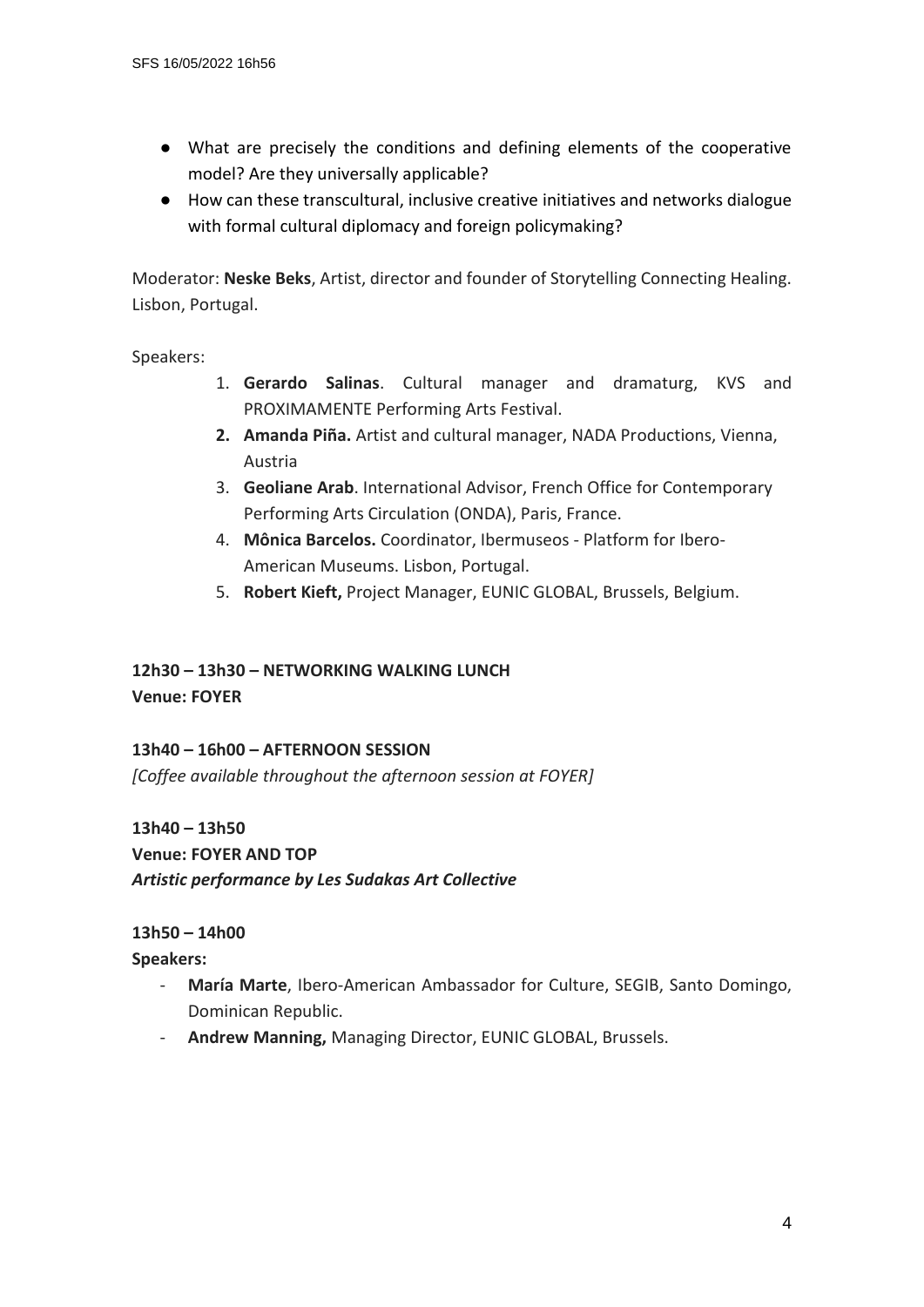## **14h00 ʹ15h30 ʹ** *La Cooperativa EULAT 4 Culture PARALLEL SESSIONS* **Venue: TOP, Lounge, Foyer**

Presentations and conversations on good practices on EU-LAT cooperative cultural relations and creativity as a geopolitical force to address global challenges. Breakout, parallel sessions to facilitate conversations, structured dialogue and networking around the five main themes of the EULAT 4 Culture Belgium program, derived from the 2030 Agenda for Sustainable Development. Local and international institutions will coordinate and moderate each of the parallel sessions.

#### **1. (FLUID) IDENTITIES & INCLUSION**

- **Sybilla Britani**, EUNIC Clusters Network Manager, EUNIC Global, Brussels office: *European Spaces of Culture* (Chair).
- **Marianne Poncelet**, Executive Vice-President, International Yehudi Menuhin Foundation, Brussels: *Giving a voice to the voiceless through the arts ".*
- x **Diana Castilleja**, Professor, Vrije Universiteit Brussel: *Hispanic Studies as a bridge between Europe, Latin America and beyond. A gender perspective.*
- x **Eliana Marcela Espinosa Silva,** First Secretary, Embajada de la República de Colombia: "Cara o Sello", an inclusive visual arts *project between Colombia and Belgium*.
- x **Isabelle Mestdagh**, Première Attaché, Wallonie-Bruxelles International, EUNIC Brussels Cluster. (Co-Chair).

#### 2. **MIGRATION: ROOTEDNESS & UPROOTING (IN SPANISH – EN ESPAÑOL)**

- x **Enrique Vargas**, Coordinador, Espacio Cultural Iberoamericano, Secretaría General Iberoamericana (Presidencia).
- x **María Marte**, Ibero-American Ambassador for Culture, SEGIB, Santo Domingo, Domincan Republic.
- x **Isabel Ceballos**, MigratieMuseumMigration.
- x **Juan Ignacio Granja Maldonado**, Consejero, Embajada del Ecuador.
- x **Alejandra Bedón, Marco Campaña Salgado and Diana Valarezo**, artists: "Ecuatorianismos en Bélgica: Tres Miradas".
- **Irene Larraza**, Director, Etxepare Basque Cultural Institute: *͞ƵƐŬĂƌĂDƵŶĚƵĂŶ (Teaching of Euskera among the diaspora)͕͟* EUNIC Brussels Cluster. (Co-Chair).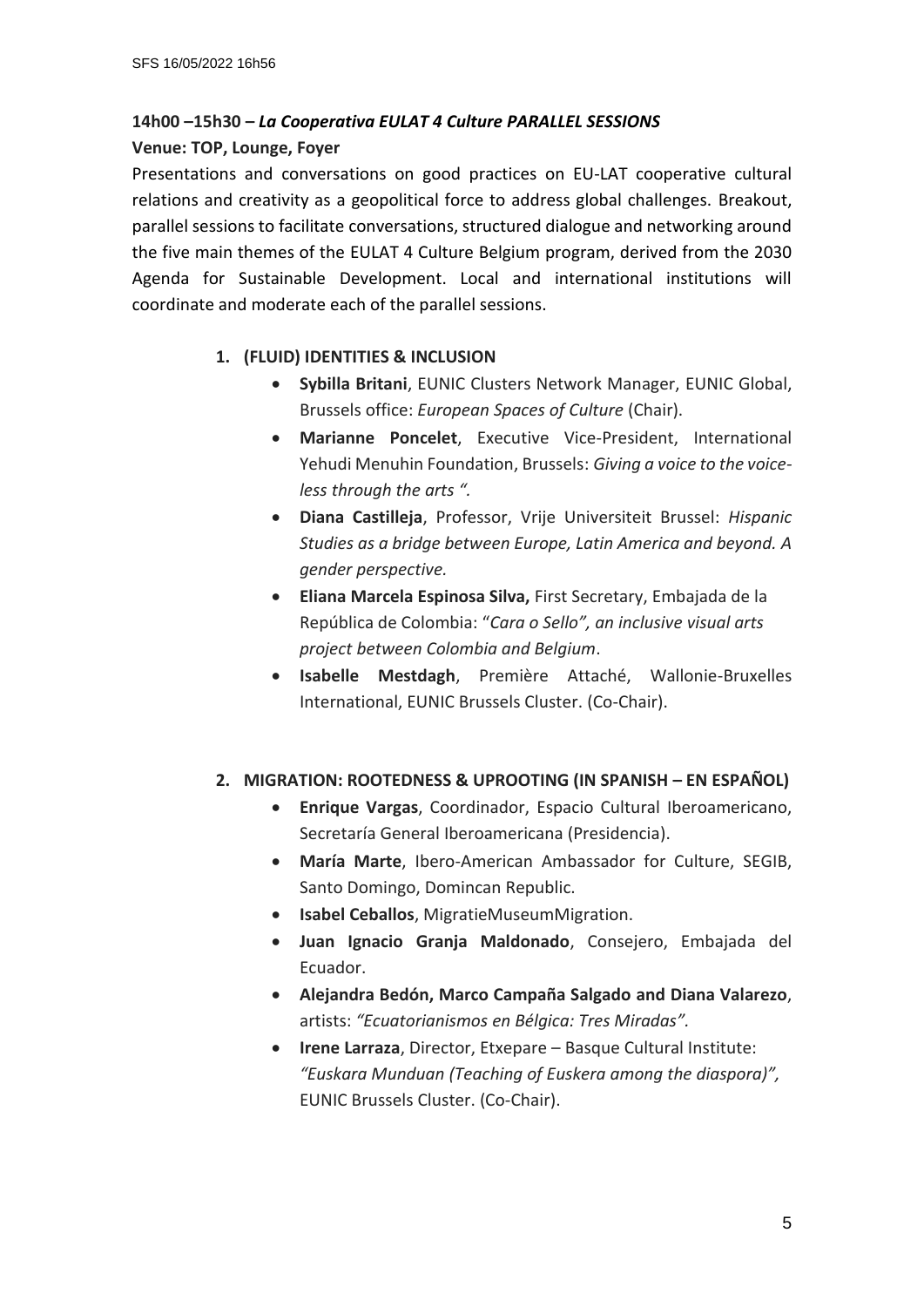#### **3. (DEMOCRATIC) VALUES & CITIZENSHIP**

- **Louise Haxthausen**, Director and UNESCO Representative to the EU, UNESCO Liaison Office with the EU, Brussels, Belgium.
- x **Gerardo Salinas**, Cultural manager and dramaturg, Koninklijke Vlaamse Schouwburg Theatre - Proximamente Performing Arts Festival.
- **Isabel Gil**, Founding partner and CEO, Aura Cultura.
- x **Verónica Ahumada,** Counsellor, Embajada de los Estados Unidos Mexicanos.
- **Ana Vázquez**, Director, Instituto Cervantes, Brussels: "Live to *write, Resist, Re-imagine͟,* EUNIC Brussels Cluster. (Co-Chair).

#### **4. (DIGITAL) CONNECTIVITY.**

- x **Elena González**, Head of Cultural cooperation and promotion, AECID, Madrid, Spain: "Reproduciendo Videografías", digital art *project with over 70 female artists from Latin America and Europe, by Red de Centros Culturales de la Cooperación española*.
- x **Lucía García**, Director, Center for Digital Cultures and Technologies (IMAL), Brussels.
- x **Mônica Barcelos,** Coordinator, Ibermuseos Platform for Ibero-American Museums.
- x **Emma Dumartheray,** Coordinator, Bozar Lab: *͞The Future of Living – Artificial Intelligence for All*<sup> $\prime\prime$  (in partnership with EUNIC-</sup> Brussels).
- x **Allegra Iafrate**, Cultural affairs officer, Istituto Italiano di Cultura, Brussels (Chair).

#### **5. ENVIRONMENT & SUSTAINABILITY: CLIMATE ACTION.**

- **Patricia Campbell,** Senior Advisor, Climate Governance Component, EUROLIMA +, Fundación Internacional y para Iberoamérica de Administraciones y Políticas Públicas - FIIAPP.
- x **Natacha Mottart**, Founder and Director, LMNO/Bois de Fa.
- **Eduardo Bonito, Coordinator, Big Pulse Dance, HAU Heffel am** Ufer, Berlin, Germany.
- x **Daniela Robledo**, Consejera, Embajada de Chile.
- x **Anna Lischka**, Österreichisches Kulturforum Brüssel, EUNIC Brussels Cluster (Chair).